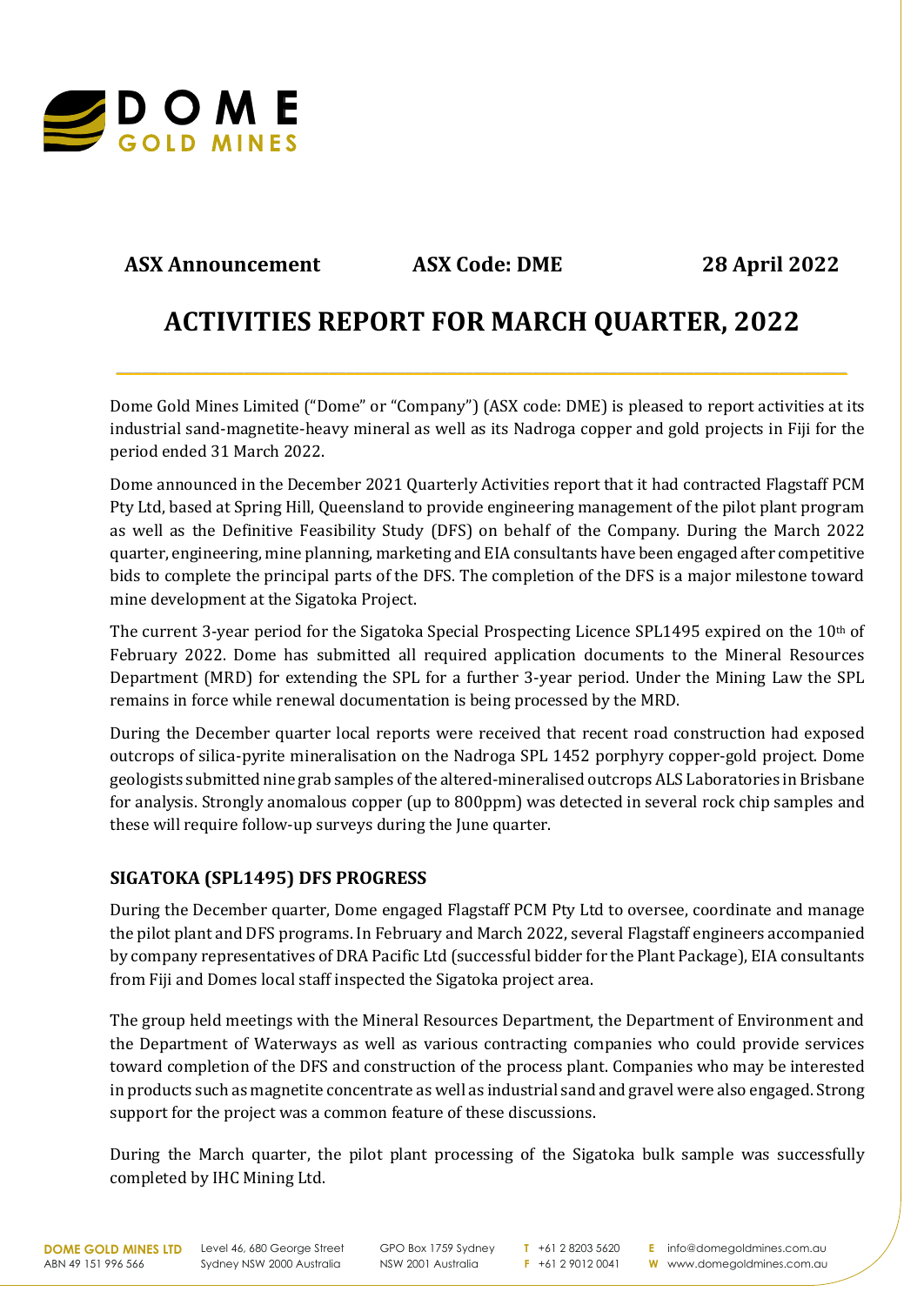

Chemical and physical analyses of various commercial products are presently underway. Samples to be used for trial marketing purposes are being prepared for future delivery to potential customers. A final report from the pilot plant program will be delivered in the next few weeks.

Other parts of the DFS currently underway are market studies by Stratum Resources Ltd and mine plan and scheduling by AMC Mining Consultants. The EIA studies will be supervised and coordinated by Robert Smith, a well-known and respected environmental and marine science expert resident in Fiji.

# **NADROGA (SPL1452) PORPHYRY COPPER-GOLD SAMPLING PROGRAM**

As reported in the December 2021 quarterly report, in November 2021, local villagers reported to the Company that an area of mineralisation had been exposed during road upgrades in an area within SPL1452. Dome geologists undertook a field inspection and chip sampled outcrop exposures of silicified porphyry and quartz diorite porphyry intrusives containing disseminated pyrite and hematite oxidation after pyrite (see Plate 1).

A total of nine rock chip grab samples were collected and submitted to ALS Laboratories for assay. Below, Table 1 presents analytical results for gold (Au), silver (Ag), copper (Cu), Zinc (Zn), Molybdenum (Mo) and Vanadium (V). The results that are anomalous (red font) are worthy of follow-up surveys as they may be indicative of a mineralised porphyry intrusive.

| Sample No. | Au (ppm) | Ag (ppm) | $Cu$ (ppm) | $Zn$ (ppm) | Mo (ppm) | V(ppm) |
|------------|----------|----------|------------|------------|----------|--------|
| 101311     | < 0.005  | < 0.5    | 2          | 5          | $<$ 1    |        |
| 101312     | < 0.005  | < 0.5    | 5          | 34         |          | 121    |
| 101313     | 0.009    | < 0.5    | 45         | 87         | 3        | 160    |
| 101314     | 0.022    | 1.2      | 171        | 256        | 20       | 31     |
| 101315     | 0.059    | 0.6      | 643        | 227        |          | 14     |
| 101316     | < 0.005  | < 0.5    | 131        | 37         | 2        | 228    |
| 101317     | 0.008    | < 0.5    | 869        | 37         | 3        | 132    |
| 101318     | < 0.005  | < 0.5    | 118        | 1005       |          | 58     |
| 101319     | < 0.005  | 0.7      | 341        | 348        |          | 62     |

### **Table 1 (Source: ALS Certificate of Analysis BR22037428)**

Analytical Methods: For gold – Au -AA24; Other elements – ME-ICP61 **Note:** See JORC 2012 Table 1 in ASX release dated 29 January 2022

**DOME GOLD MINES LTD** ABN 49 151 996 566

Level 46, 680 George Street Sydney NSW 2000 Australia

GPO Box 1759 Sydney NSW 2001 Australia

**T** +61 2 8203 5620 **F** +61 2 9012 0041 **E** info@domegoldmines.com.au **W** www.domegoldmines.com.au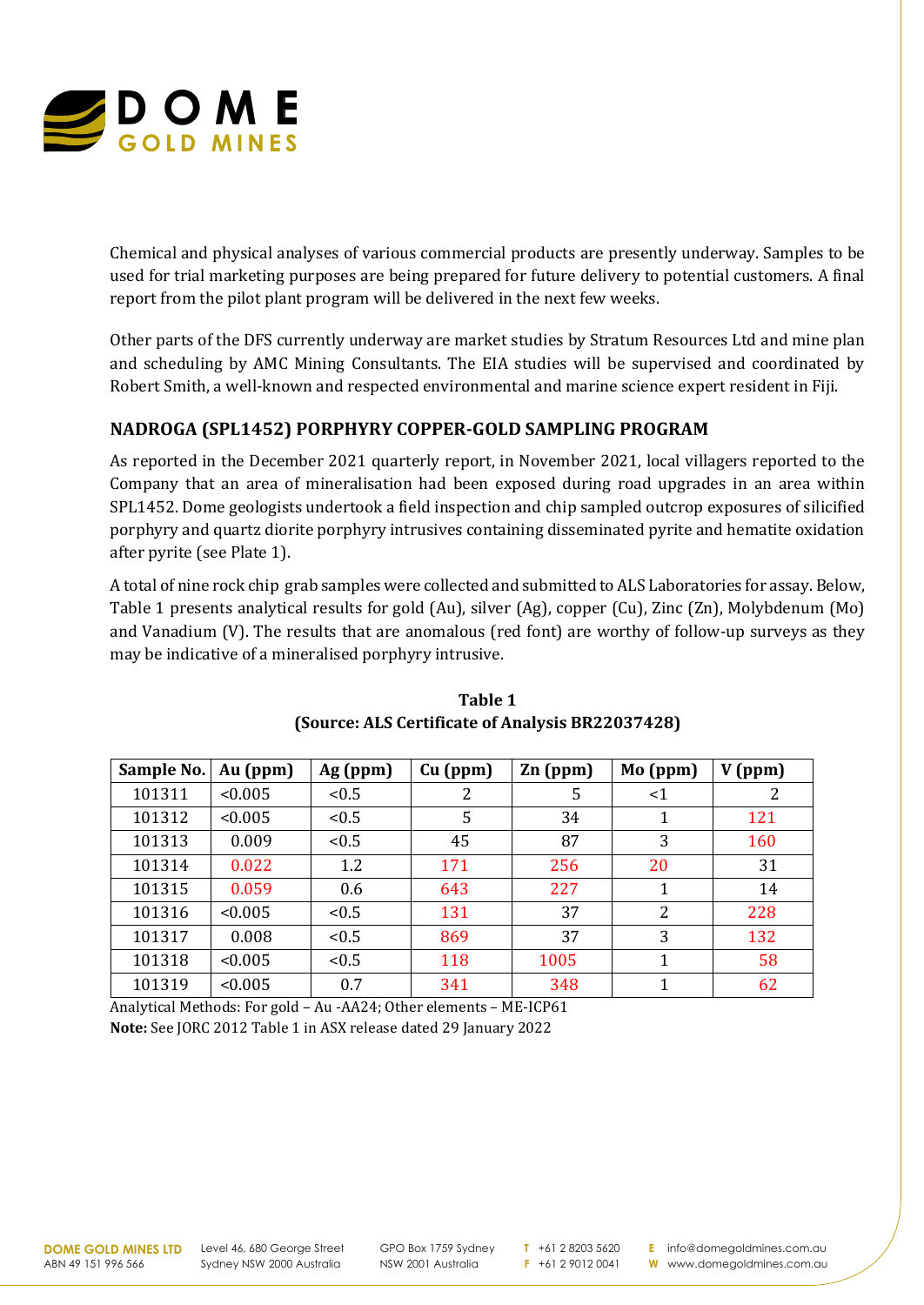



**Plate 1 –** Satellite image showing GPS locations of nine rock chip grab samples collected from outcrops on SPL1452 (Scale 1cm = approx. 100m)

## **CORPORATE AND ADDITIONAL INFORMATION**

Dome Mining Limited ("Dome" or "the Company") provides this additional information regarding the quarterly activities report for the quarter ended 31 March 2022.

During the Quarter the Company expended \$303K on exploration and related activities.

The majority was spent on exploration activities at the Sigatoka Project in Fiji, which is wholly owned by Dome. Approximately \$300K was spent on Sigatoka DFS program, which includes Fiji office operations, consultants' fees, pilot plant processing and other travel related costs.

The balance was expended on sundry exploration and tenement, accounting and administration related costs.

No expenditure was incurred during the Quarter on mining production and development activities.

Payments to related parties of the entity and their associates during the March 2022 quarter totaled \$60K, which were all directors' fees.

As at 31 March 2022 Dome held \$4.28M in cash.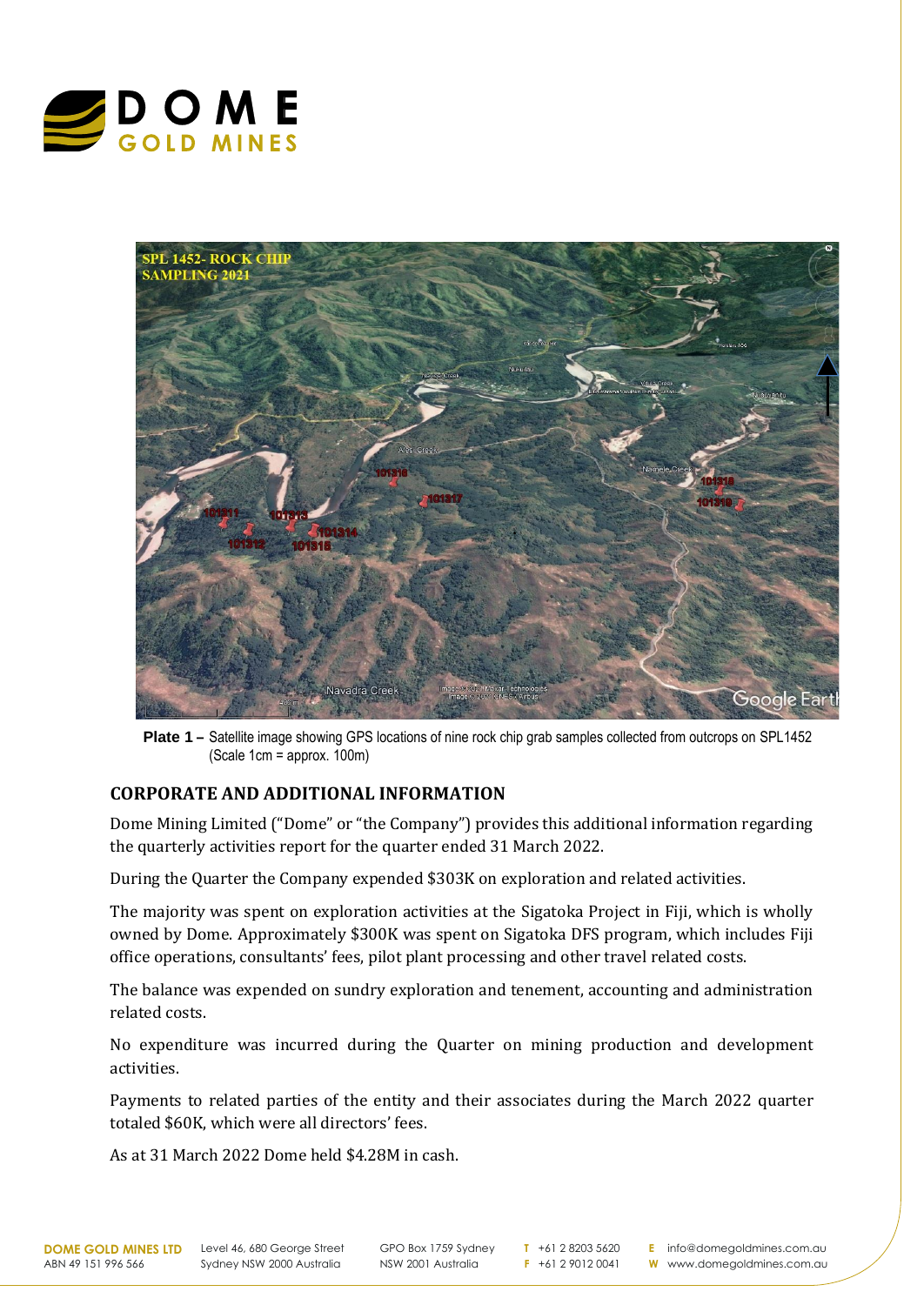

For further information about Dome and its Fijian projects, please refer to the Company's website [www.domegoldmines.com.au](about:blank) or contact the Company at (02) 8203 5620.

This quarterly report has been approved by the Board of Dome Gold Mines Ltd.

Melerot

**J.V. McCarthy Chairman**

#### *No Material Changes*

*The Company confirms it is not aware of any new information or data that materially affects the information included in this quarterly activities report and that all material assumptions and technical parameters underpinning the exploration activities in this market announcements continue to apply and have not materially changed.*

#### *Competent Persons Statement*

*The information in this Quarterly Report that relates to Exploration Results is based on information compiled by John V McCarthy. Mr McCarthy is the non-executive Chairman of the Company and a Member of the Australasian Institute of Mining and Metallurgy and has sufficient experience which is relevant to the style of mineralisation and type of deposits under consideration and to the activities which he is undertaking to qualify as a Competent Person as defined in the 2012 Edition of the 'Australasian Code for Reporting of Exploration Results, Mineral Resources and Ore Reserves'. Mr McCarthy, through his family Superfund, holds shares in the Company and is paid fixed directors fees for his services. He consents to the inclusion in this Quarterly Report of the matters based on his information in the form and context in which it appears.*

#### **ABOUT DOME**

Dome is an Australian mining company that listed on the ASX on the 22 October 2013. The Company is focussed on gold, copper and iron and industrial sands in Fiji, where it holds three highly prospective exploration tenements. Dome's objective is to become a major force in the mining industry of Fiji by the discovery and development of mineral resources within its Fijian tenements.

Sigatoka is a heavy mineral sand project containing abundant magnetite. Drilling to establish an initial resource estimate for the project has been completed, and initial stages of a definitive feasibility study are now underway. Commencement of production at Sigatoka by conventional sand mining and wet processing is anticipated within two years.

Dome's other projects are the Ono Island epithermal gold project, where an initial exploration diamond drilling was completed in early July 2018, and the Nadrau project, where additional exploration programs for copper-gold porphyry deposits are warranted.

Dome's Board and Management team has a high level of experience in Fiji, and the Company has been actively exploring in Fiji since 2008.

**DOME GOLD MINES LTD** ABN 49 151 996 566

Level 46, 680 George Street Sydney NSW 2000 Australia

GPO Box 1759 Sydney NSW 2001 Australia

**T** +61 2 8203 5620 **F** +61 2 9012 0041 **E** info@domegoldmines.com.au **W** www.domegoldmines.com.au